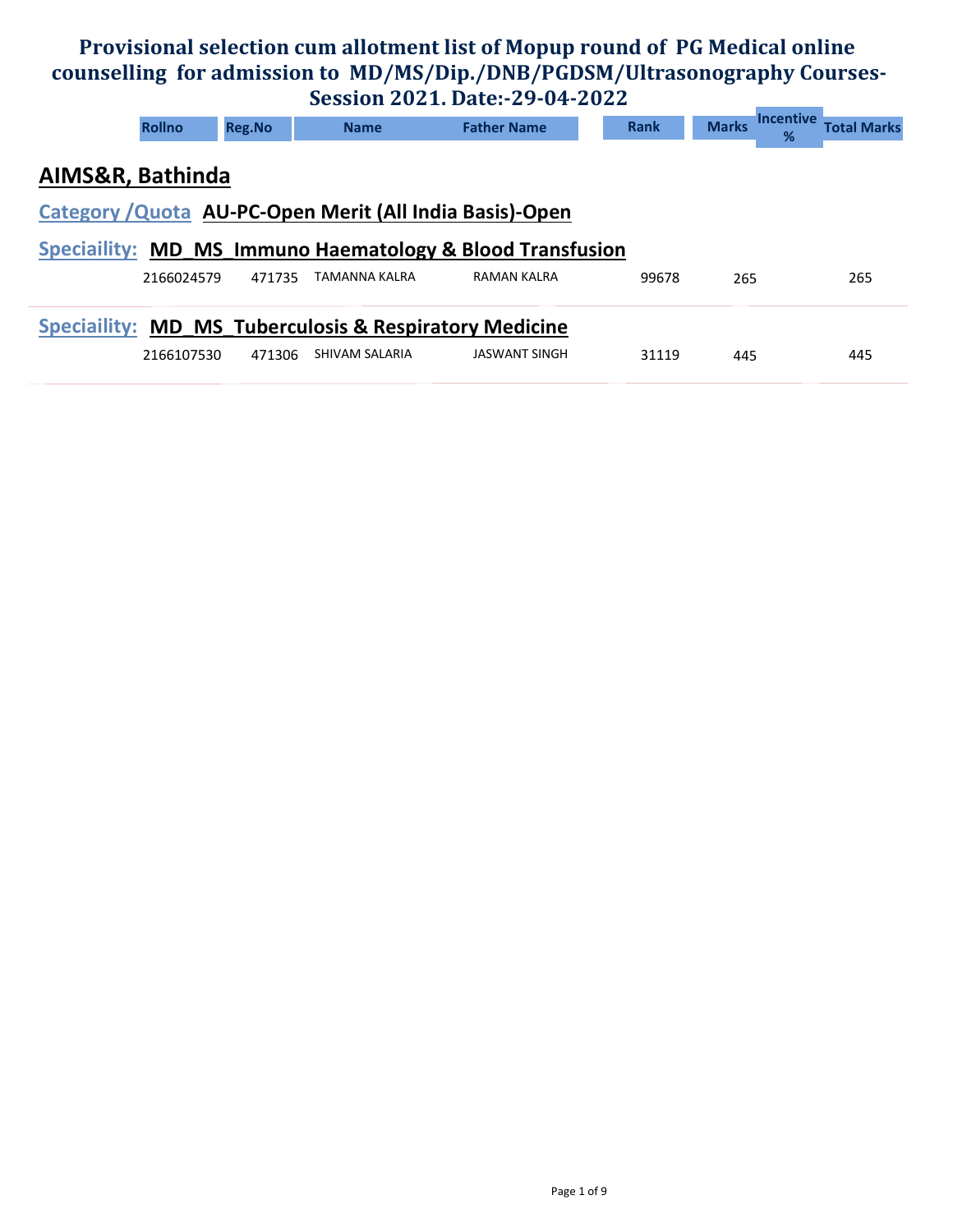|                                           | <b>Rollno</b> | <b>Reg.No</b> | <b>Name</b>                                                | <b>Father Name</b>               | <b>Rank</b> | <b>Incentive</b><br><b>Marks</b><br>% | <b>Total Marks</b> |
|-------------------------------------------|---------------|---------------|------------------------------------------------------------|----------------------------------|-------------|---------------------------------------|--------------------|
| <b>CMC, Ludhiana</b>                      |               |               |                                                            |                                  |             |                                       |                    |
|                                           |               |               | Category / Quota BF-MC-A-ALL OPEN MERIT                    |                                  |             |                                       |                    |
| <b>Speciallity: MD_MS_Microbiology</b>    |               |               |                                                            |                                  |             |                                       |                    |
|                                           | 2166168315    | 470083        | NIYA ROY                                                   | ROY C MATHAI                     | 26338       | 463                                   | 463                |
|                                           | 2166105762    | 471779        | <b>GULFISHAN</b>                                           | <b>GULBAHAR KUMAR</b>            | 94821       | 276                                   | 276                |
| <b>Category / Quota BF-MC-B-Minority</b>  |               |               |                                                            |                                  |             |                                       |                    |
| Speciallity: MD MS Anaesthesia            |               |               |                                                            |                                  |             |                                       |                    |
|                                           | 2166134874    | 470459        | <b>FEDRY SINGH</b>                                         | <b>BLESSED SINGH</b>             | 71524       | 330                                   | 330                |
| <b>Speciallity: MD_MS_General Surgery</b> |               |               |                                                            |                                  |             |                                       |                    |
|                                           | 2166167239    | 471054        | <b>KEVIN GEORGE</b><br>VARUGHESE                           | <b>GEORGE VARUGHESE</b>          | 47676       | 393                                   | 393                |
|                                           | 2166167761    | 470101        | STEPHEN TOM JUDE                                           | A G JUDE                         | 47706       | 393                                   | 393                |
| Speciallity: MD MS Obst. & Gynae          |               |               |                                                            |                                  |             |                                       |                    |
|                                           | 2166106409    | 470780        | SURABHI DUGGAL                                             | ANIL KUMAR                       | 63547       | 349                                   | 349                |
|                                           | 2166128542    | 471707        | S.JENISHA                                                  | Y.SUNDAR SINGH                   | 60097       | 359                                   | 359                |
|                                           | 2166002832    | 471623        | SARAH MADHULIKA JALA                                       | JALA BHUSHAN BABU                | 74095       | 323                                   | 323                |
| <b>Speciallity: MD_MS_Paediatrics</b>     |               |               |                                                            |                                  |             |                                       |                    |
|                                           | 2166070065    | 471637        | <b>SHONE CHACKO</b>                                        | N J CHACKO                       | 57083       | 366                                   | 366                |
|                                           |               |               | <b>Speciallity: MD_MS_Preventive &amp; Social Medicine</b> |                                  |             |                                       |                    |
|                                           | 2166128472    | 471709        | SHIMHA. S. U.                                              | <b>SUNDARA DHAS N</b>            | 96628       | 272                                   | 272                |
| <b>Speciallity: MD MS Radiotherapy</b>    |               |               |                                                            |                                  |             |                                       |                    |
|                                           | 2166071634    |               | 471796 JOEL ABRAHAM THOMAS K THOMAS ABRAHAM                |                                  | 81192       | 307                                   | 307                |
| <b>Category / Quota BF-MC-C-NRI</b>       |               |               |                                                            |                                  |             |                                       |                    |
| <b>Speciallity: MD_MS_Orthopaedics</b>    |               |               |                                                            |                                  |             |                                       |                    |
|                                           | 2166060217    |               | 471824 HARGUN SINGH SIRA                                   | ARUNDEEP SINGH SIRA              | 87960       | 291                                   | 291                |
| <b>Speciallity: MD MS Paediatrics</b>     |               |               |                                                            |                                  |             |                                       |                    |
|                                           | 2166106698    | 471807        | <b>HARDILPREET SINGH</b><br><b>SEKHON</b>                  | KARMINDER SINGH<br><b>SEKHON</b> | 91129       | 284                                   | 284                |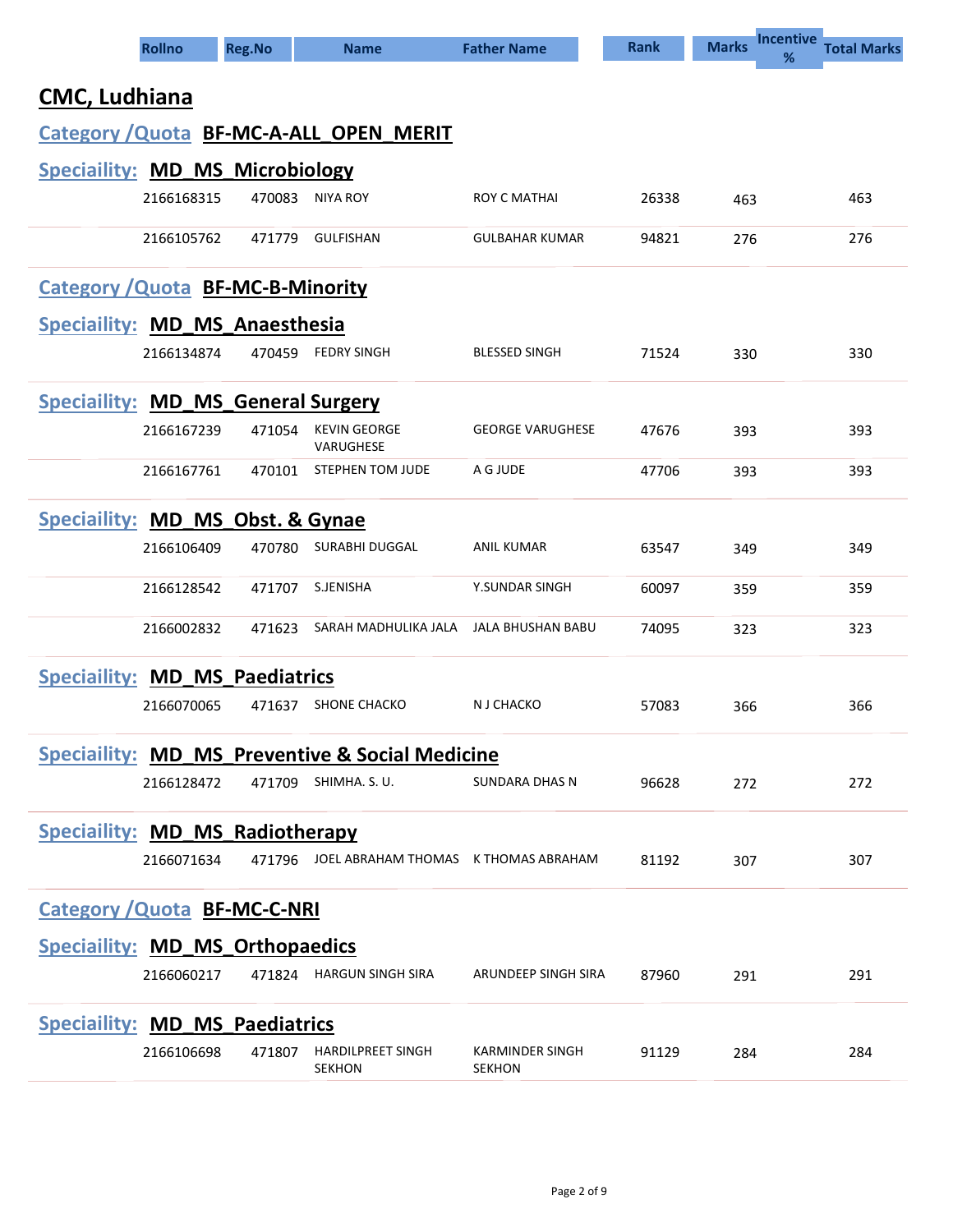|                                            | <b>Rollno</b>                       | <b>Reg.No</b> | <b>Name</b>                                               | <b>Father Name</b>    | <b>Rank</b> | <b>Incentive</b><br><b>Marks</b><br>% | <b>Total Marks</b> |  |  |  |  |  |
|--------------------------------------------|-------------------------------------|---------------|-----------------------------------------------------------|-----------------------|-------------|---------------------------------------|--------------------|--|--|--|--|--|
| DMC, Ludhiana                              |                                     |               |                                                           |                       |             |                                       |                    |  |  |  |  |  |
|                                            |                                     |               | <b>Category / Quota BF-PC-Government Quota-IP</b>         |                       |             |                                       |                    |  |  |  |  |  |
|                                            |                                     |               | Speciaility: MD_MS_Immuno Haematology & Blood Transfusion |                       |             |                                       |                    |  |  |  |  |  |
|                                            | 2166105802                          | 470649        | <b>HARLEEN KAUR</b>                                       | <b>HARPAL SINGH</b>   | 89965       | 286                                   | 286                |  |  |  |  |  |
|                                            | Speciallity: Ultrasonography-Batch1 |               |                                                           |                       |             |                                       |                    |  |  |  |  |  |
|                                            | 2166106181                          |               | 470194 ISHA BHARDWAJ                                      | NAVEEN BHARDWAJ       | 49392       | 388                                   | 388                |  |  |  |  |  |
| <b>Speciallity: Ultrasonography-Batch2</b> |                                     |               |                                                           |                       |             |                                       |                    |  |  |  |  |  |
|                                            | 2166105808                          | 471754        | NIPUNJOT GREWAL                                           | JAGDEV SINGH GREWAL   | 103098      | 258                                   | 258                |  |  |  |  |  |
|                                            |                                     |               | <b>Category / Quota BF-PC-Management Quota-NRI</b>        |                       |             |                                       |                    |  |  |  |  |  |
| <b>Speciallity: MD_MS_General Surgery</b>  |                                     |               |                                                           |                       |             |                                       |                    |  |  |  |  |  |
|                                            | 2166106220                          | 471808        | <b>PRATEEK GUPTA</b>                                      | <b>PARVEEN GUPTA</b>  | 97803       | 269                                   | 269                |  |  |  |  |  |
|                                            |                                     |               | <b>Category / Quota BF-PC-Management Quota-Open</b>       |                       |             |                                       |                    |  |  |  |  |  |
| Speciallity: MD MS Anaesthesia             |                                     |               |                                                           |                       |             |                                       |                    |  |  |  |  |  |
|                                            | 2166106663                          |               | 470347 ILMJOT KAUR TIWANA                                 | JARNAIL SINGH TIWANA  | 26152       | 464                                   | 464                |  |  |  |  |  |
| <b>Speciallity: MD_MS_ENT</b>              |                                     |               |                                                           |                       |             |                                       |                    |  |  |  |  |  |
|                                            | 2166105124                          | 471717        | RAHUL GOYAL                                               | <b>KEWAL KRISHAN</b>  | 18776       | 494                                   | 494                |  |  |  |  |  |
|                                            |                                     |               | Speciallity: MD_MS_Immuno Haematology & Blood Transfusion |                       |             |                                       |                    |  |  |  |  |  |
|                                            | 2166021640                          |               | 471647 JANNET MARY JOHN                                   | <b>JOHN SAMUEL</b>    | 79419       | 311                                   | 311                |  |  |  |  |  |
| Speciallity: MD_MS_Obst. & Gynae           |                                     |               |                                                           |                       |             |                                       |                    |  |  |  |  |  |
|                                            | 2166024606                          |               | 471674 ARUSHI AGGARWAL                                    | SAMEER AGGARWAL       | 9971        | 540                                   | 540                |  |  |  |  |  |
| <b>Speciallity: MD_MS_Pharmacology</b>     |                                     |               |                                                           |                       |             |                                       |                    |  |  |  |  |  |
|                                            | 2166107147                          | 471760        | SIMRAT KAUR                                               | <b>GURPREET SINGH</b> | 93795       | 278                                   | 278                |  |  |  |  |  |
| <b>Speciallity: Ultrasonography-Batch2</b> |                                     |               |                                                           |                       |             |                                       |                    |  |  |  |  |  |
|                                            | 2166106669                          |               | 470082 PAWANJOT KAUR                                      | <b>JASVEER SINGH</b>  | 52624       | 379                                   | 379                |  |  |  |  |  |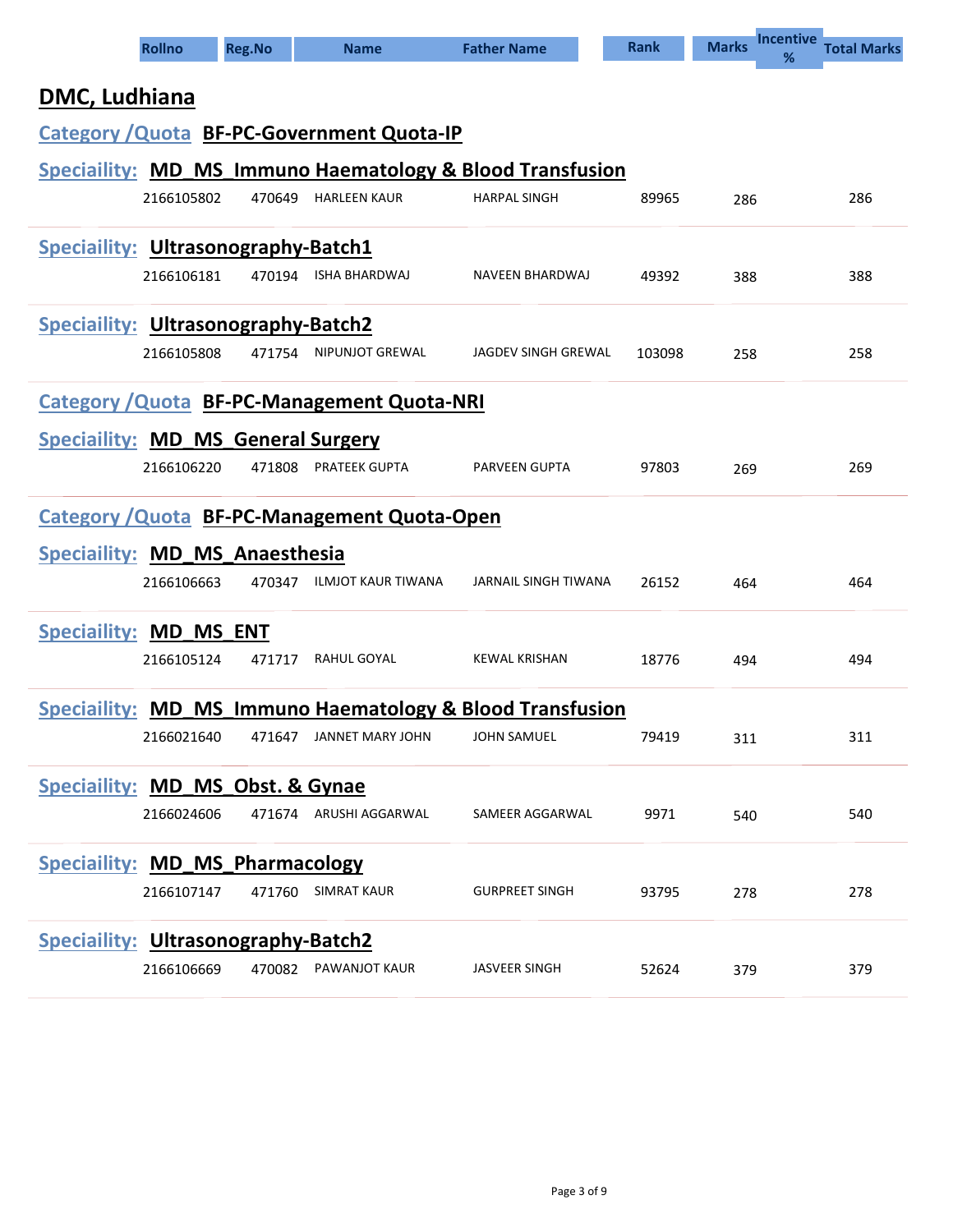| <b>Rollno</b>                               | <b>Reg.No</b>                                | <b>Name</b>            | <b>Father Name</b>        | <b>Rank</b> | <b>Incentive</b><br><b>Marks</b><br>% | <b>Total Marks</b> |  |  |  |  |  |  |
|---------------------------------------------|----------------------------------------------|------------------------|---------------------------|-------------|---------------------------------------|--------------------|--|--|--|--|--|--|
| GGS, Faridkot                               |                                              |                        |                           |             |                                       |                    |  |  |  |  |  |  |
| Category / Quota BF-GC-State Quota-IP       |                                              |                        |                           |             |                                       |                    |  |  |  |  |  |  |
| Speciallity: MD_MS_Anaesthesia              |                                              |                        |                           |             |                                       |                    |  |  |  |  |  |  |
| 2166106204                                  | 471071                                       | NAVKIRAT SINGH         | <b>PARAMJIT SINGH</b>     | 25127       | 467                                   | 467                |  |  |  |  |  |  |
| 2166104900                                  | 470439                                       | <b>GAGANDEEP KAUR</b>  | <b>BALWANT SINGH</b>      | 23601       | 474                                   | 474                |  |  |  |  |  |  |
| <b>Speciallity: MD MS ENT</b>               |                                              |                        |                           |             |                                       |                    |  |  |  |  |  |  |
| 2166024305                                  | 470483                                       | <b>SHIVANGI GUPTA</b>  | <b>AJAY GUPTA</b>         | 16475       | 505                                   | 505                |  |  |  |  |  |  |
| <b>Speciallity: MD_MS_Forensic Medicine</b> |                                              |                        |                           |             |                                       |                    |  |  |  |  |  |  |
| 2166106573                                  | 471144                                       | <b>ANJALIKA GILL</b>   | <b>GURDEEP SINGH GILL</b> | 96922       | 271                                   | 271                |  |  |  |  |  |  |
| 2166045514                                  | 471396                                       | <b>AMANDEEP KAUR</b>   | <b>AVTAR SINGH</b>        | 79768       | 310                                   | 310                |  |  |  |  |  |  |
| 2166104940                                  | 471825                                       | <b>ARUN GARG</b>       | <b>CHARAN JEET GARG</b>   | 94131       | 277                                   | 277                |  |  |  |  |  |  |
| <b>Speciallity: MD_MS_General Surgery</b>   |                                              |                        |                           |             |                                       |                    |  |  |  |  |  |  |
| 2166104400                                  | 471496                                       | <b>GURSIMRAN SINGH</b> | <b>GURMEET SINGH</b>      | 46474       | 30<br>396                             | 514.8              |  |  |  |  |  |  |
|                                             | <b>Category / Quota BF-GC-State Quota-SC</b> |                        |                           |             |                                       |                    |  |  |  |  |  |  |
| <b>Speciallity: MD MS Radiotherapy</b>      |                                              |                        |                           |             |                                       |                    |  |  |  |  |  |  |
| 2166106491                                  | 470320                                       | <b>HARMANDEEP KAUR</b> | <b>BHUPINDER SINGH</b>    | 45997       | 398                                   | 398                |  |  |  |  |  |  |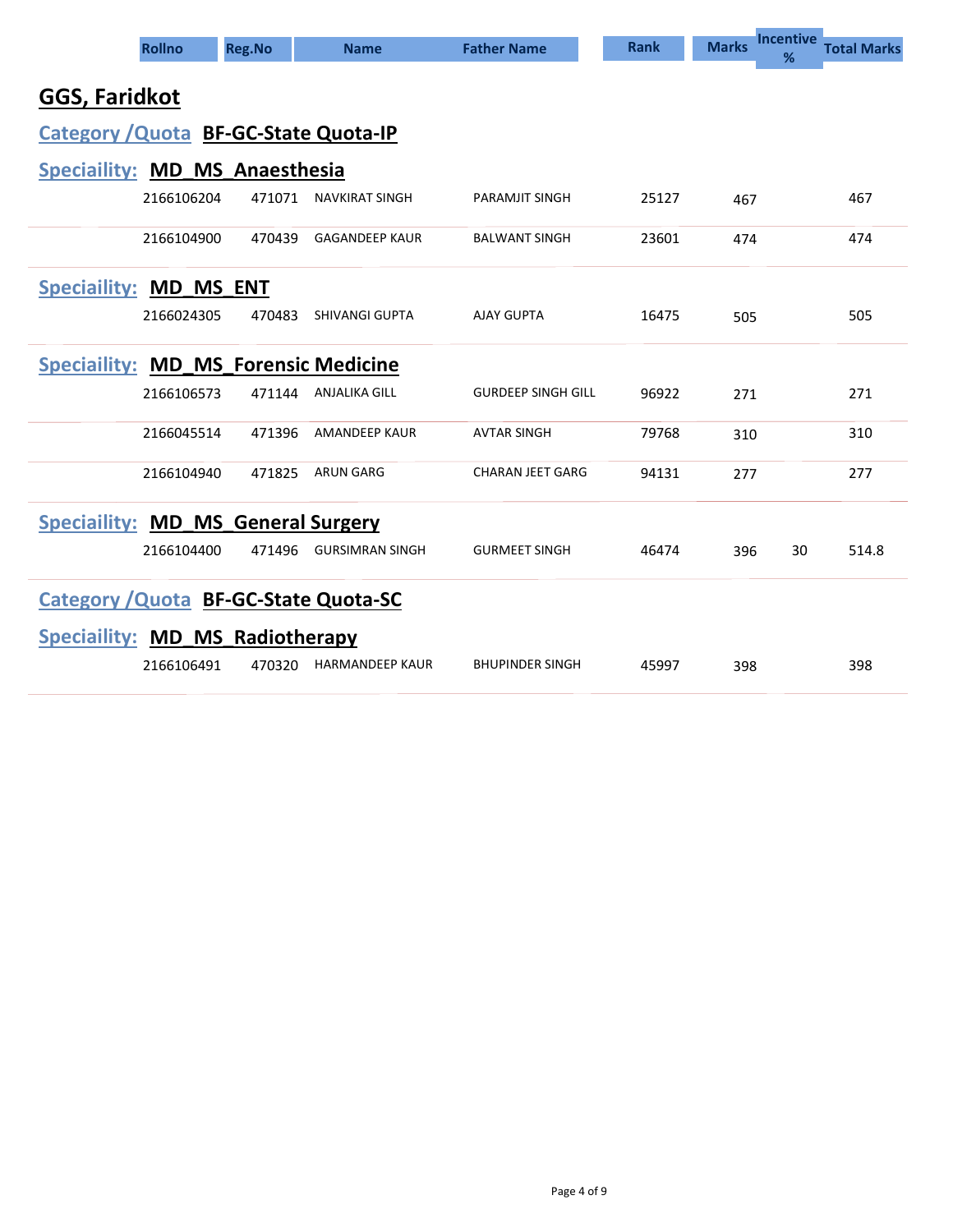| <b>Rollno</b>                                     |            | <b>Reg.No</b> | <b>Name</b>              | <b>Father Name</b>     | <b>Rank</b> | <b>Marks</b> | <b>Incentive</b><br>% | <b>Total Marks</b> |  |  |  |  |
|---------------------------------------------------|------------|---------------|--------------------------|------------------------|-------------|--------------|-----------------------|--------------------|--|--|--|--|
| <b>GMC, Amritsar</b>                              |            |               |                          |                        |             |              |                       |                    |  |  |  |  |
| Category / Quota BF-GC-State Quota-ALL OPEN MERIT |            |               |                          |                        |             |              |                       |                    |  |  |  |  |
| <b>Speciallity: MD_MS_Physiology</b>              |            |               |                          |                        |             |              |                       |                    |  |  |  |  |
|                                                   | 2166047283 |               | 471826 TUFAIL AHMAD KHAN | ABDUL WAHID KHAN       | 105027      | 253          |                       | 253                |  |  |  |  |
| <b>Category / Quota BF-GC-State Quota-IP</b>      |            |               |                          |                        |             |              |                       |                    |  |  |  |  |
| <b>Speciallity: MD_MS_Forensic Medicine</b>       |            |               |                          |                        |             |              |                       |                    |  |  |  |  |
|                                                   | 2166104413 | 470971        | ANUPAM SINGH             | <b>GURVINDER SINGH</b> | 89232       | 288          |                       | 288                |  |  |  |  |
| <b>Speciallity: MD_MS_Microbiology</b>            |            |               |                          |                        |             |              |                       |                    |  |  |  |  |
|                                                   | 2166104927 | 471741        | <b>HARSIMRAT PAL</b>     | <b>BHUPINDER SINGH</b> | 101496      | 261          | 30                    | 339.3              |  |  |  |  |
| <b>Speciallity: MD MS Pharmacology</b>            |            |               |                          |                        |             |              |                       |                    |  |  |  |  |
|                                                   | 2166104633 | 470725        | <b>ANKITA</b>            | <b>RAJINDER SINGH</b>  | 51191       | 383          |                       | 383                |  |  |  |  |
|                                                   | 2166108212 | 471765        | KHUSHBAKHT KAUR          | <b>TEHAL SINGH</b>     | 93486       | 279          |                       | 279                |  |  |  |  |
| <b>Speciallity: PG_DIPLOMA DA</b>                 |            |               |                          |                        |             |              |                       |                    |  |  |  |  |
|                                                   | 2166106056 | 470660        | <b>GURVARINDER SINGH</b> | JASWANT SINGH          | 72891       | 326          | 30                    | 423.8              |  |  |  |  |
| <b>Speciaility: Ultrasonography-Batch2</b>        |            |               |                          |                        |             |              |                       |                    |  |  |  |  |
|                                                   | 2166104489 | 470862        | SIMRAT KAUR SARAI        | KNWARJIT SINGH         | 55168       | 372          |                       | 372                |  |  |  |  |
|                                                   | 2166109752 | 471784        | AASHISH BANSAL           | <b>JAGDISH CHANDER</b> | 78958       | 312          |                       | 312                |  |  |  |  |
| <b>Category / Quota BF-GC-State Quota-SC</b>      |            |               |                          |                        |             |              |                       |                    |  |  |  |  |
| <b>Speciallity: MD_MS_Biochemistry</b>            |            |               |                          |                        |             |              |                       |                    |  |  |  |  |
|                                                   | 2166104771 |               | 471795 SAVITA DAS        | SWARAN DAS             | 102062      | 260          | 30                    | 338                |  |  |  |  |
| <b>Speciallity: PG_DIPLOMA_DA</b>                 |            |               |                          |                        |             |              |                       |                    |  |  |  |  |
|                                                   | 2166105981 | 471035        | PRIYANKA                 | <b>SURINDER PAL</b>    | 83714       | 301          | 30                    | 391.3              |  |  |  |  |
| <b>Speciallity: Ultrasonography-Batch1</b>        |            |               |                          |                        |             |              |                       |                    |  |  |  |  |
|                                                   | 2166045165 | 471794        | <b>HARPREET KAUR</b>     | <b>GURMEET SINGH</b>   | 119405      | 222          |                       | 222                |  |  |  |  |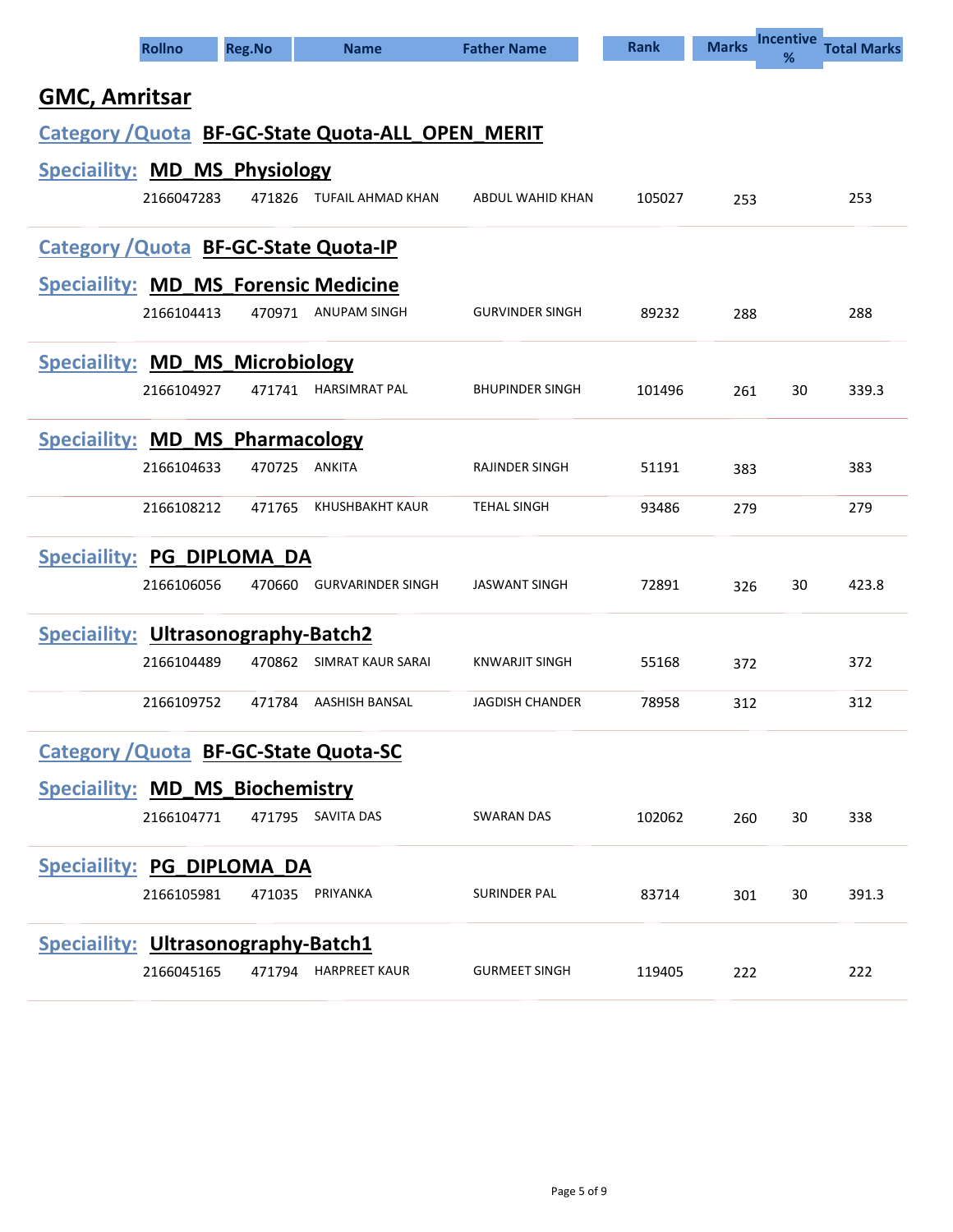|                                                                   | <b>Rollno</b> | <b>Reg.No</b> | <b>Name</b>                                  | <b>Father Name</b>        | <b>Rank</b> | <b>Marks</b> | <b>Incentive</b><br>% | <b>Total Marks</b> |  |  |  |
|-------------------------------------------------------------------|---------------|---------------|----------------------------------------------|---------------------------|-------------|--------------|-----------------------|--------------------|--|--|--|
| <b>GMC, Patiala</b>                                               |               |               |                                              |                           |             |              |                       |                    |  |  |  |
| <b>Category / Quota BF-GC-State Quota-BC</b>                      |               |               |                                              |                           |             |              |                       |                    |  |  |  |
| <b>Speciallity: MD_MS_Tuberculosis &amp; Respiratory Medicine</b> |               |               |                                              |                           |             |              |                       |                    |  |  |  |
|                                                                   | 2166107215    | 471030        | ANMOL KAUR                                   | <b>KULWANT SINGH</b>      | 34910       | 432          |                       | 432                |  |  |  |
|                                                                   |               |               | <b>Category / Quota BF-GC-State Quota-IP</b> |                           |             |              |                       |                    |  |  |  |
| <b>Speciallity: MD MS Pathology</b>                               |               |               |                                              |                           |             |              |                       |                    |  |  |  |
|                                                                   | 2166108386    | 470739        | PULKIT JINDAL                                | <b>VIJAY KUMAR JINDAL</b> | 55999       | 370          | 30                    | 481                |  |  |  |
|                                                                   | 2166105168    | 471722        | <b>BHUPINDER KUMAR</b><br>SHARMA             | <b>MANMOHAN SHARMA</b>    | 63718       | 349          | 30                    | 453.7              |  |  |  |
| <b>Speciallity: MD MS Pharmacology</b>                            |               |               |                                              |                           |             |              |                       |                    |  |  |  |
|                                                                   | 2166107394    |               | 470104 JASMEEN                               | <b>SARBJIT SINGH</b>      | 73764       | 324          |                       | 324                |  |  |  |
| <b>Speciallity: Ultrasonography-Batch1</b>                        |               |               |                                              |                           |             |              |                       |                    |  |  |  |
|                                                                   | 2166106582    | 470942        | <b>HARAMRIT SINGH</b>                        | <b>GURINDER SINGH</b>     | 52110       | 380          |                       | 380                |  |  |  |
| Speciallity: Ultrasonography-Batch2                               |               |               |                                              |                           |             |              |                       |                    |  |  |  |
|                                                                   | 2166105827    |               | 471653 AMRITA THIND                          | <b>JASBIR SINGH THIND</b> | 74089       | 323          |                       | 323                |  |  |  |
|                                                                   |               |               | <b>Category / Quota BF-GC-State Quota-SC</b> |                           |             |              |                       |                    |  |  |  |
| <b>Speciallity: MD MS Paediatrics</b>                             |               |               |                                              |                           |             |              |                       |                    |  |  |  |
|                                                                   | 2166104361    | 471143        | ALKA SANDI                                   | DAVINDER PAUL SINGH       | 33750       | 436          |                       | 436                |  |  |  |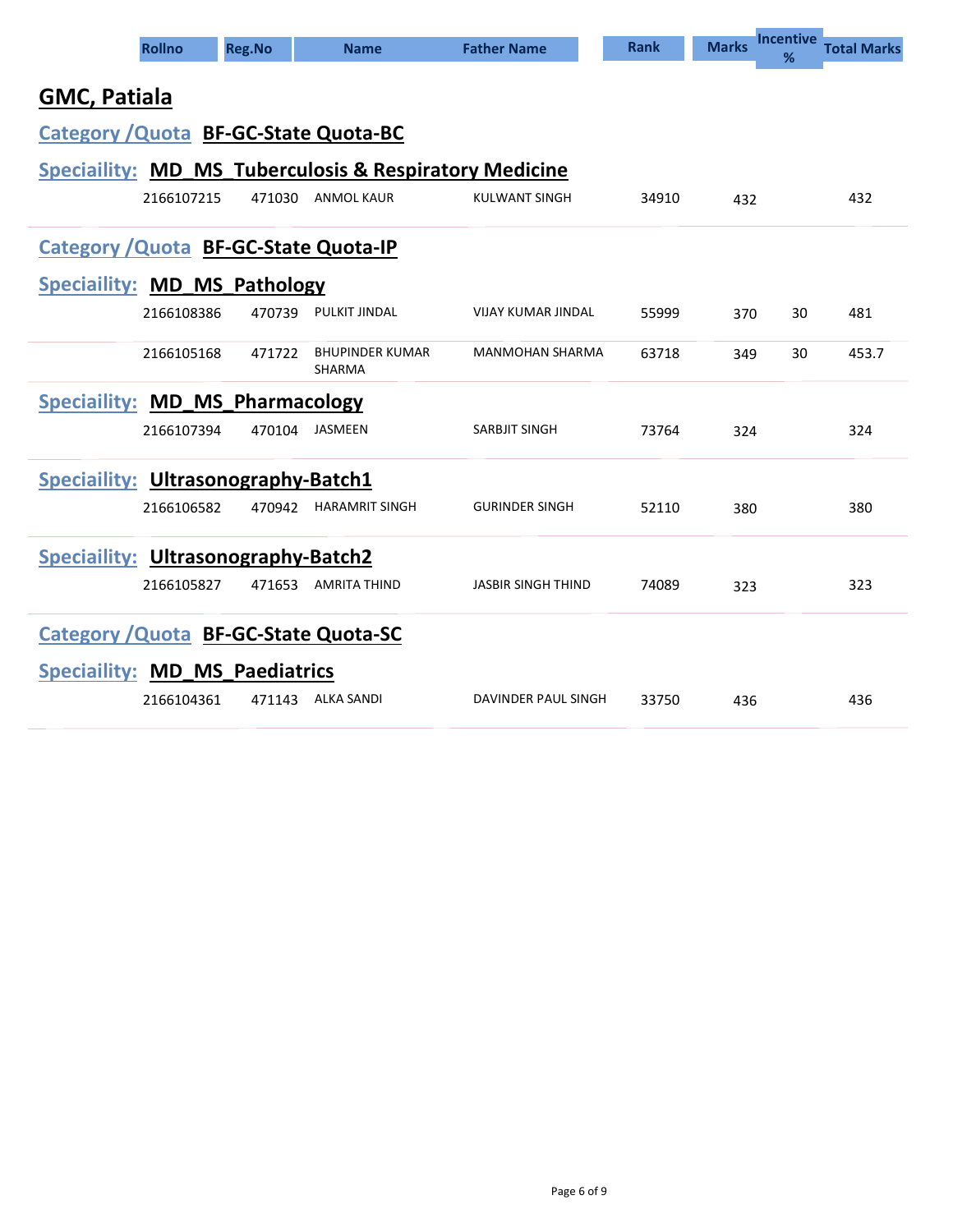|                                       | <b>Rollno</b>                         | <b>Reg.No</b> | <b>Name</b>         | <b>Father Name</b>       | <b>Rank</b> | <b>Marks</b> | <b>Incentive</b><br>% | <b>Total Marks</b> |  |  |  |  |
|---------------------------------------|---------------------------------------|---------------|---------------------|--------------------------|-------------|--------------|-----------------------|--------------------|--|--|--|--|
| NSNI, Patiala                         |                                       |               |                     |                          |             |              |                       |                    |  |  |  |  |
| Category / Quota BF-GC-State Quota-IP |                                       |               |                     |                          |             |              |                       |                    |  |  |  |  |
| <b>Speciallity: PGDSM</b>             |                                       |               |                     |                          |             |              |                       |                    |  |  |  |  |
|                                       | 2166107515                            | 471759        | <b>DILJOT SINGH</b> | <b>GURMEET SINGH</b>     | 103613      | 256          |                       | 256                |  |  |  |  |
|                                       | 2166107333                            | 470565        | RAMANDEEP BHARDWAJ  | RAJESH KUMAR<br>BHARDWAJ | 51337       | 382          |                       | 382                |  |  |  |  |
|                                       | Category / Quota BF-GC-State Quota-SC |               |                     |                          |             |              |                       |                    |  |  |  |  |
| <b>Speciaility:</b>                   | <b>PGDSM</b>                          |               |                     |                          |             |              |                       |                    |  |  |  |  |
|                                       | 2166107126                            | 471793        | <b>KSHITIZ PAL</b>  | DHARAMPAL                | 114108      | 234          |                       | 234                |  |  |  |  |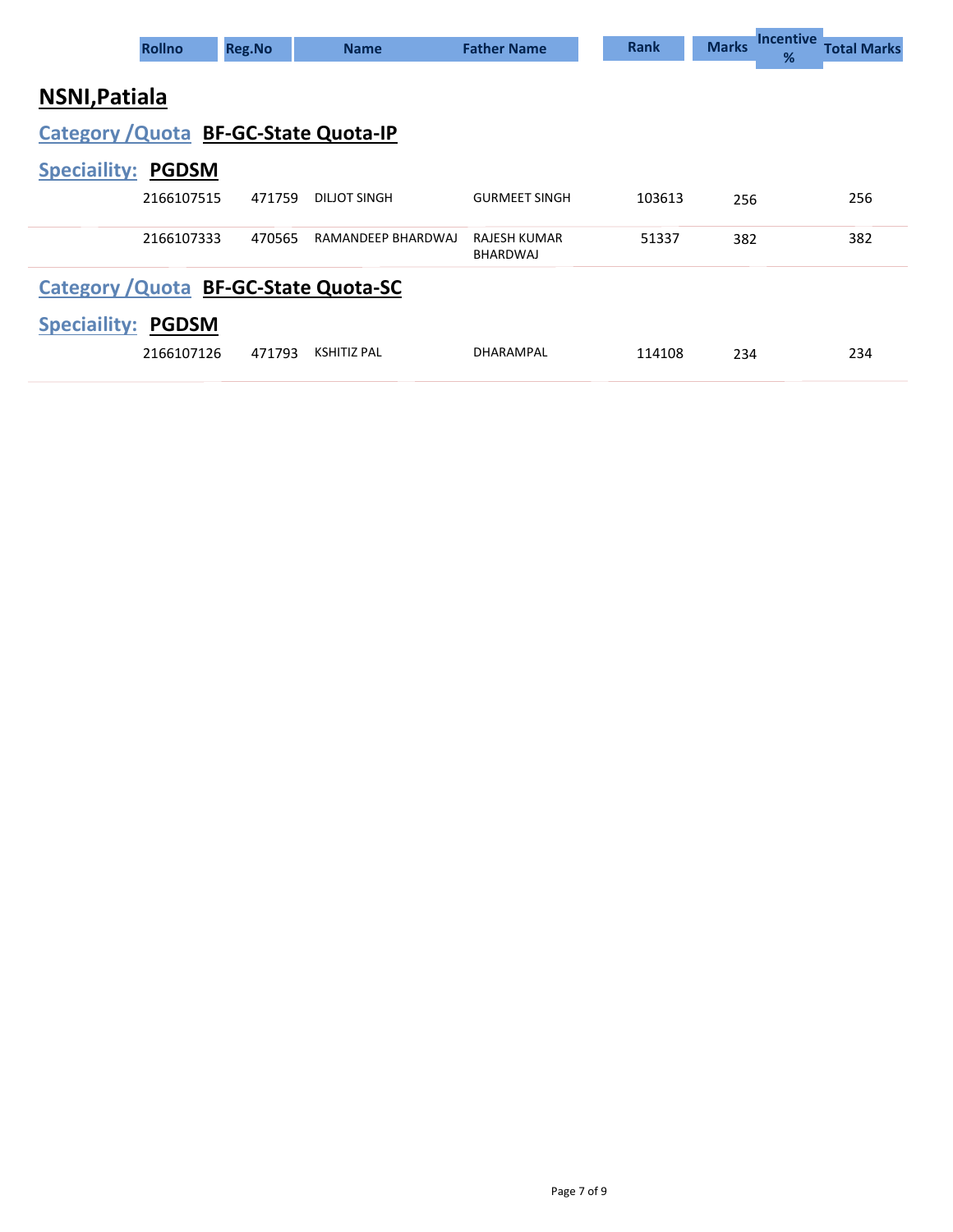| <b>Rollno</b>                           | <b>Reg.No</b> | <b>Name</b>  | <b>Father Name</b>  | <b>Rank</b> | <b>Marks</b> | <b>Incentive</b><br>% | <b>Total Marks</b> |
|-----------------------------------------|---------------|--------------|---------------------|-------------|--------------|-----------------------|--------------------|
| <b>SBLS, Jalandhar</b>                  |               |              |                     |             |              |                       |                    |
| Category / Quota BF-GC-State Quota-OPEN |               |              |                     |             |              |                       |                    |
| Speciallity: POST MBBS DNB Anaesthesia  |               |              |                     |             |              |                       |                    |
| 2166107254                              | 470526        | OSHIN MADAAN | <b>MOHINDER PAL</b> | 40263       | 415          |                       | 415                |